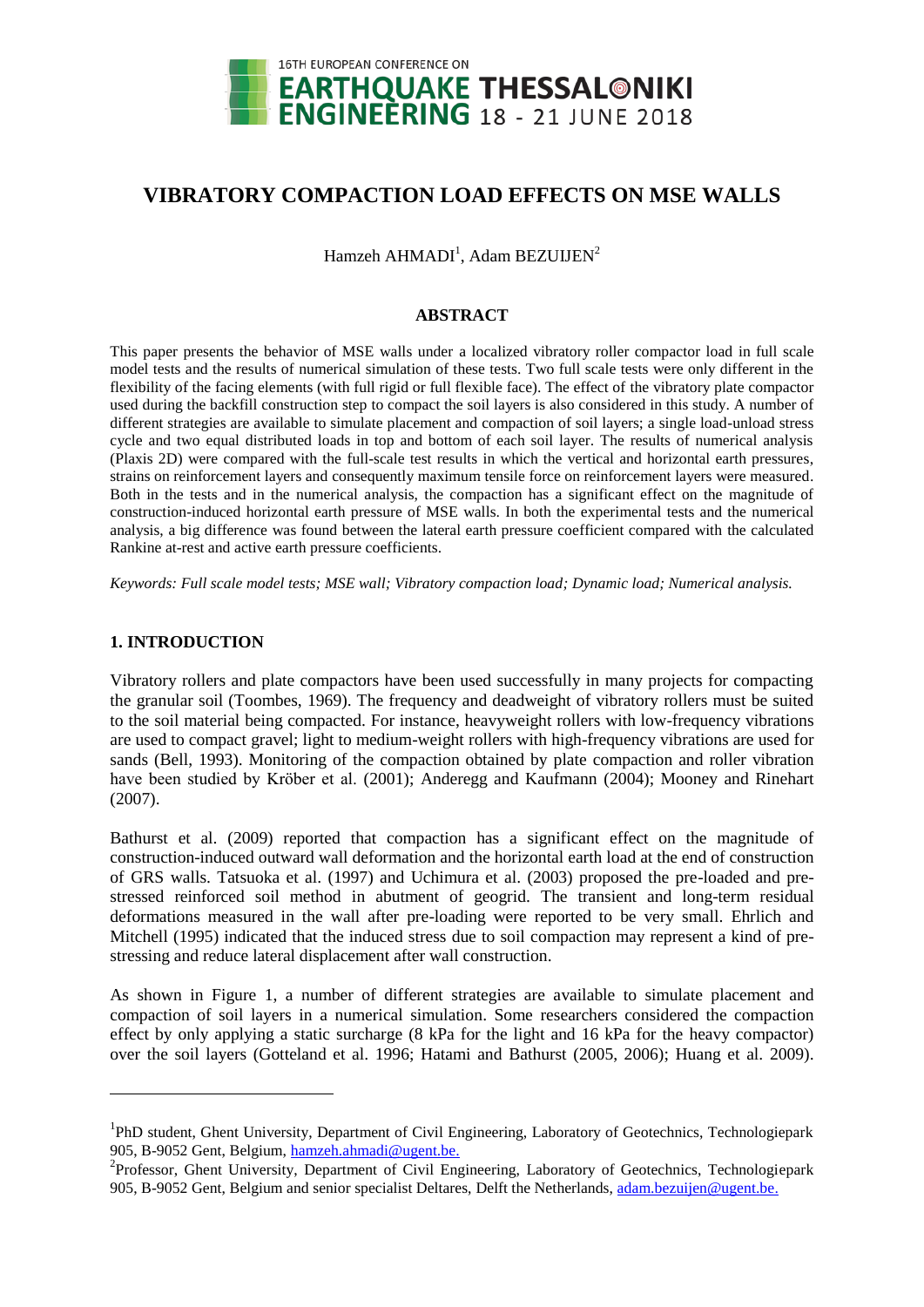More recently it was suggested to apply the same surcharges over and under the soil layers (Ehrlich and Mirmoradi (2013, 2014) and Riccio et al. 2014). The considered magnitude of the compaction load for a vibratory tamper was 64 kPa in these studies. The differences between these two compaction models are the magnitude and the way for considering the compaction load influence in depth and for layers underneath.



<span id="page-1-0"></span>Figure 1. Modeling of the vertical stress load–unload cycles during the compaction of the backfill soil layer; (a) type 1, (b) type 2, (Mirmoradi and Ehrlich, 2014).

For numerical analysis in this study, two different strategies were used to model the compaction process with the vibratory plate. A single load-unload stress cycle with distributed load of 16 kPa at the top of each backfill soil layer (similar to Hatami and Bathurst (2005, 2006)) and 71 kPa (the load from the static and centrifugal force over the width of the plate) at the top and bottom of each backfill layer (similar to Ehrlich and Mirmoradi, (2015)). After considering the vibratory plate compactor load, the behavior of full-scale MSE walls was also studied under the dynamic load of a roller compactor.

This paper presents the results of an investigation to characterize the plate and roller compactors induced stress-strain response in MSE walls. The focus of this study is on the compaction process with plate compactor and on the assessment of fully compacted soil itself under the vibratory roller compactor. The intent is to model the plate and roller compactor effects in the soil pressures and reinforcement tensile forces measured in two full-scale MSE walls constructed with two different facing panels, using numerical analysis. Stress and strain sensors were placed at multiple depths between and over the reinforcement layers. Stress-strain behavior was also measured under the localized vibrating roller compactor load (Dynapac CA302) over a range of typical excitation force frequencies and amplitudes. The measurements of reinforcement's loads and strains, at full scale with both compaction and confining loads are instrumental in analyzing the behavior of MSE walls and can improve the accuracy of the design methods for reinforced earth structures.

# **2. FULL SCALE AND NUMERICAL MODELS**

# *2.1 Preparing the models*

In this study, the full-scale laboratory test results (two mechanically stabilized earth walls, one with full height plywood and one with full height concrete facing) are compared with the results of 2D numerical analysis. The instrumentation and configuration of the walls are shown in [Figure 2](#page-2-0)a. The physical model was 4 m high, 3 m long and 4 m wide. The backfill soil in the test condition was compacted in layers prior to the dynamic test with using a vibrating plate (Ammann AVP 5920). The material was compacted to a relative density of 95.8% with an optimum water content of 12.4%, corresponding to a unit weight of 17.3  $kN/m<sup>3</sup>$ . The horizontal pressure was measured at different locations from the facing panel (a=0.05, 0.38, 0.71 and 1.04 m). Additionally, the vibratory roller compactor load (Dynapac CA302) with parameters presented in [Table 1,](#page-2-1) was applied over the backfill in the area shown in [Figure 2](#page-2-0)a after finishing the backfill construction. The strain gauges on the reinforcement layers are at; a=0.08, 0.32, 0.56, 0.8 and 1.04 m from the facing panel.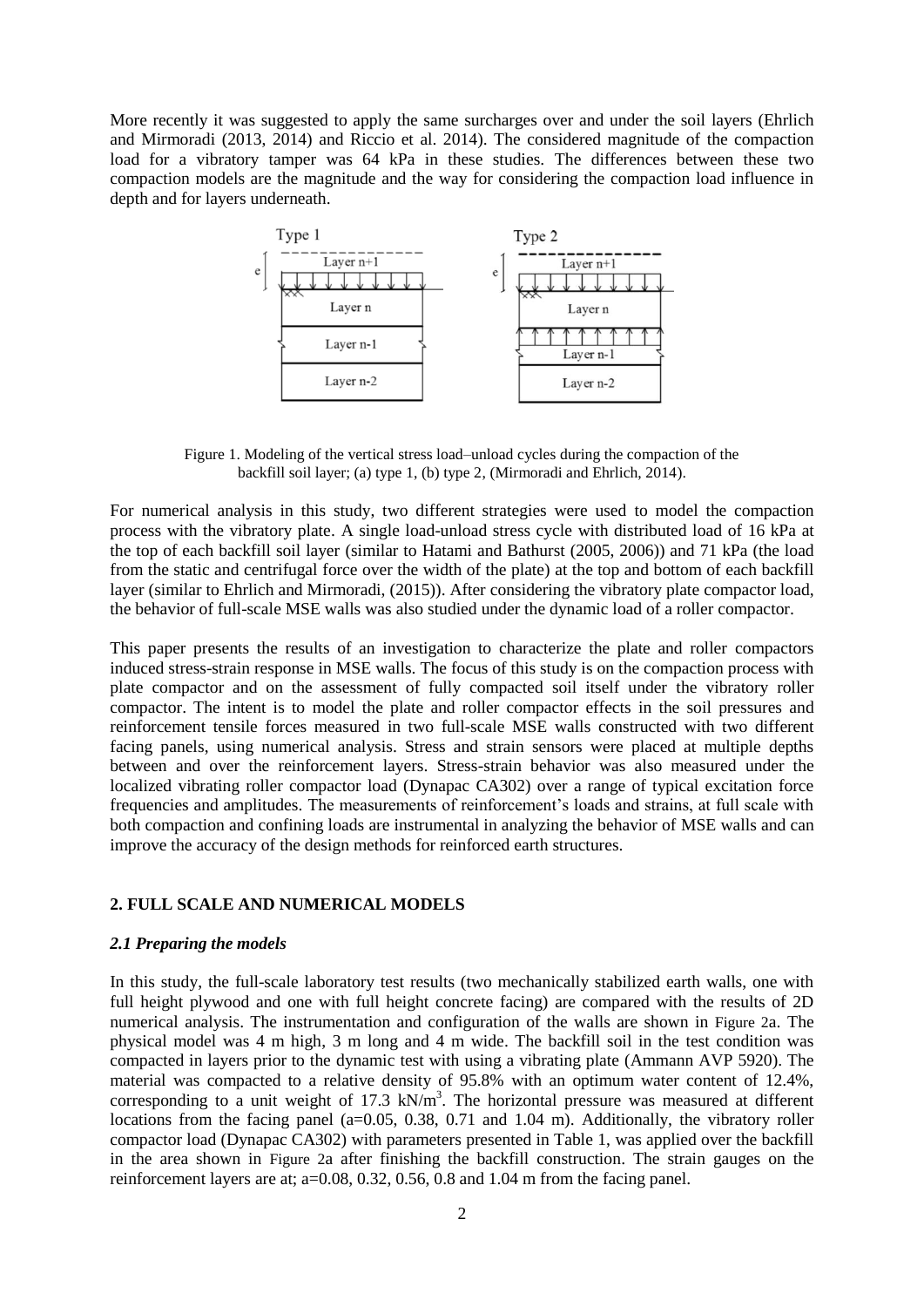The numerical modeling was carried out using the two-dimensional finite-element program, Plaxis (Brinkgreve and Vermeer, 2002). In the 2D analysis, plane strain conditions and 15-node triangular elements with a fine mesh were used. To get more accurate results and minimizing the effect of the mesh size on the system, the mesh was refined around the reinforcement layers, roller compactor load and facing panel ([Figure 2](#page-2-0)b). For the roller compactor, the harmonic load with the same frequency of real condition and the dynamic load magnitude of 180 kPa were used in the simulation. One, two, three and five cycles with the dynamic time intervals of 0.0303, 0.0606, 0.0909 and 0.1515 second are used in this study to simulate the dynamic behavior of the roller compactor after finishing the backfill construction step. The Plaxis hardening soil model with small-strain stiffness (HS-small) was applied for the numerical analysis.

Table 1. Roller compactor parameters.

<span id="page-2-1"></span>

| <b>Parameter</b>         | Value   |
|--------------------------|---------|
| Drum width $(m)$         | 2.13    |
| Drum radius (m)          | 1.54    |
| Static linear load (kN)  | 81      |
| Operating frequency (Hz) | 30      |
| Centrifugal Force (kN)   | 146-300 |

Secant modulus  $E_{50}^{\text{ref}}$  and young's modulus for unloading and reloading  $E_{ur}^{\text{ref}}$  are determined from a triaxial stress-strain-curve. Absorbent boundaries around the model were assigned to the model to absorb stress waves without rebounding into the soil body. Rayleigh parameters are automatically calculated by the program after considering the 5% of material damping with the frequency of compactor. The model has an average element size of 0.15 m and in total 3795 elements. Kuhlemeyer and Lysmer (1973) suggest to assume a size less than or equal to one-eighth of the wavelength associated with the maximum frequency component  $f_{\text{max}}$  of the input wave:

(1)

Average element size 
$$
\leq \frac{\lambda}{8} = \frac{V_{s,min}}{8f_{max}}
$$

where  $v_{s,min}$  is the lowest wave velocity.



<span id="page-2-0"></span>Figure 2. Models layout; a) full scale models and instruments (all dimensions are in m), b) 2D numerical model with concrete material around the backfill and for the wall face.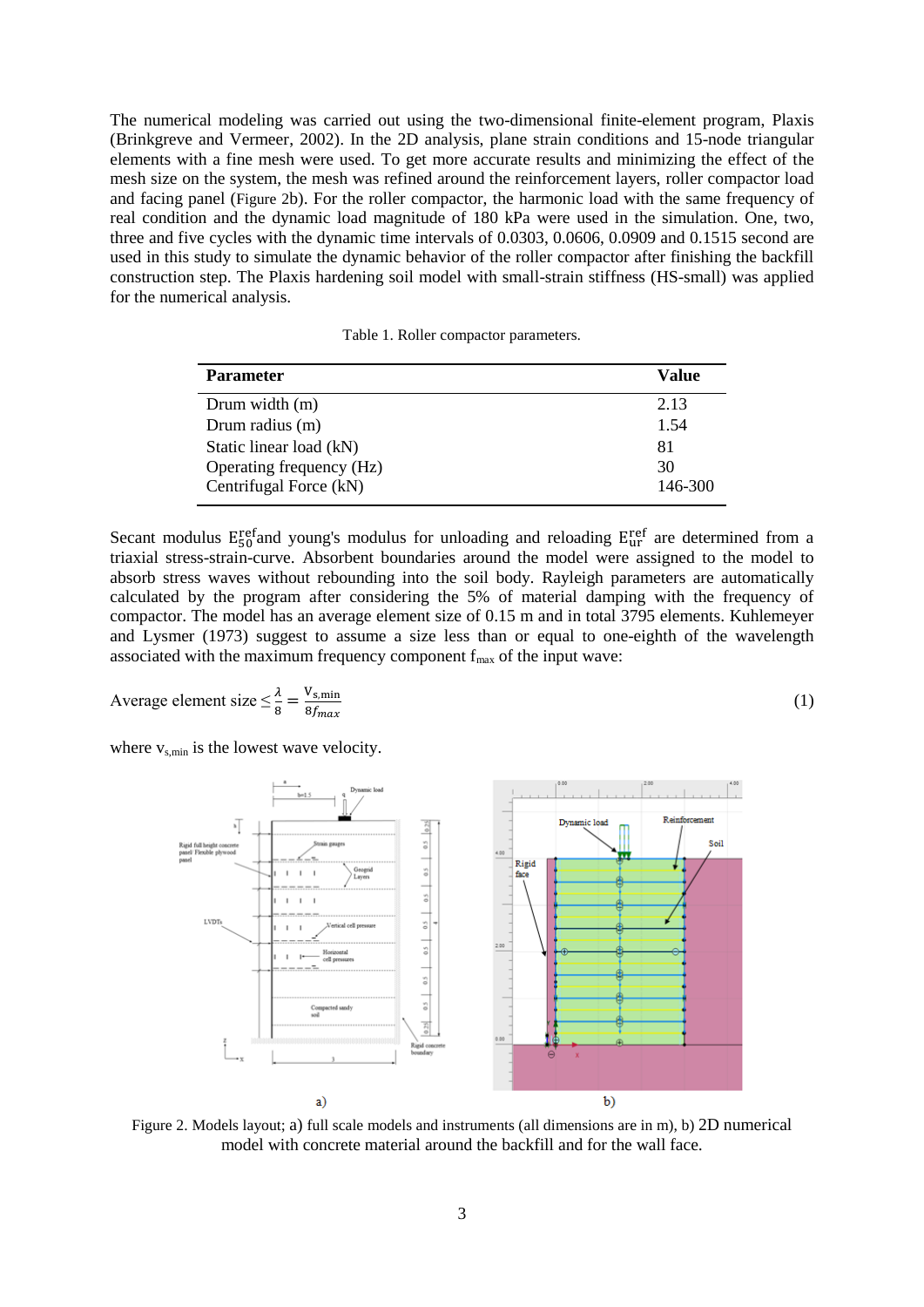Plaxis automatically calculates the proper number of steps and sub steps from the considered time interval. The automatic procedure implemented in Plaxis ensures that a wave does not cross more than one element per time step. Further details of the experimental and numerical models can be found in [Table 2.](#page-3-0) Maximum strains in the GR measured during backfill construction was limited to 0.5%. In this study long term condition (1000 hour) was considered for the GR (in numerical and experimental analysis). The stiffness of the GR was measured in accordance with DIN EN ISO 10319:2008 with considering the short term and long-term loading conditions. The geogrid reinforcement (GR) was modeled as a linear elastic material and with a reinforcement-soil interface friction angle equal to the soil friction angle. Rowe and Ho (1998) considered the perfect adherence as a reasonable assumption for the soil-geogrid interface friction coefficient ( $\delta_{\rm s,r}=1$ ) in their numerical analysis. In the analysis described in this paper, the reinforced concrete wall was assumed to be a linearly-elastic material with a modulus of elasticity of 3.5E7 KN/m<sup>2</sup> and a Poisson's ratio of 0.2 (from Damians et.al, 2013 and Miyata and Bathurst, 2007). This allows to model correctly the base condition of the rigid wall face. Under the base of the wall, the friction angle coefficient of the rough concrete-concrete is applied by using an interface element in the 2D numerical analysis. Soil layers were 'placed' every 0.25 m and 'compacted' until the final wall height was achieved. For modeling the compaction effect in every new layer of backfill, a temporary uniform load with 16 kPa has been applied only to the top (in the first model) and 71 kPa to the top and bottom (in the second model) of each backfill layer.

Table 2: Input parameters for Plaxis analysis.

<span id="page-3-0"></span>

| <b>Parameter</b>                                                                     | <b>Symbol</b>                 | <b>Value</b>     |
|--------------------------------------------------------------------------------------|-------------------------------|------------------|
| Wall height (m)                                                                      | H                             | $\overline{4}$   |
| Unit weight-soil $(kN/m^3)$                                                          |                               | 17.3             |
| Reinforcement length (m)                                                             | $\gamma_s$<br>L               | 3                |
| Vertical spacing of reinforcement (m)                                                | Sv                            | $0.25$ and $0.5$ |
| Long term (1000 hour) stiffness of reinforcements ( $\varepsilon \le 0.5\%$ ) (kN/m) | EA                            | 670              |
| short term (1 hour) stiffness of reinforcements ( $\varepsilon \le 1\%$ ) (KN/m)     | EA                            | 770              |
| Young's modulus for unloading and reloading $(kN/m^2)$                               | $E_{ur}^{ref}$                | 112000           |
| Secant modulus $(kN/m2)$                                                             | $\mathbf{E_{50}^{ref}}$       | 42500            |
| Tangent stiffness $(kN/m2)$                                                          | $E_{\text{oed}}^{\text{ref}}$ | 38500            |
| Power                                                                                | М                             | 0.5              |
| Failure ratio                                                                        | $R_f$                         | 0.74             |
| Soil Poisson's ratio                                                                 | $v_{\rm s}$                   | 0.3              |
| Concrete and plywood wall bending stiffness $(kNm^2/m)$                              | EI                            | 23.3E3, 66.6     |
| Concrete and plywood wall normal stiffness (kN/m)                                    | EA                            | 7.0E6, 5E5       |
| Estimated soil plane strain friction angle (Wroth $[28]$ ) ( $\degree$ )             | $\varphi_{ps}$                | 44               |
| Peak soil friction angle from the triaxial test (°)                                  | $\varphi_{tx}$                | 39.09            |
| Residual friction angle from the triaxial test (°)                                   | $\varphi_r$                   | 35.15            |
| Soil dilation angle from the test (°)                                                | Ψ                             | 12.5             |
| Soil to nylon coefficient of friction angle (°)                                      | $\varphi_{sw}$                | 11.5             |
| Soil-reinforcement friction angle coefficient                                        | $\delta_{s,r}$                | $\mathbf{1}$     |
| Soil-concrete friction angle coefficient                                             | $\delta_{\rm s,c}$            | 0.55             |
| Rough concrete-concrete friction angle coefficient                                   | $\delta_{c,c}$                | 0.95             |
| Soil-wood friction angle coefficient                                                 | $\delta_{s,w}$                | 0.45             |
| Concrete young's modulus (kN/m <sup>2</sup> )                                        | $\rm E_c$                     | 2.1E8            |
| Cohesion-soil (kPa)                                                                  | $\mathsf C$                   | $1*$             |
| Shear modulus at small strains $(kN/m2)$                                             | $G_0$                         | 155000           |
| Shear strain at which G has reduced to 70% of $G_0$                                  | $Y_{0.7}$                     | $2E-4$           |

\*due to the moisture content (12.4%), there will be some cohesion.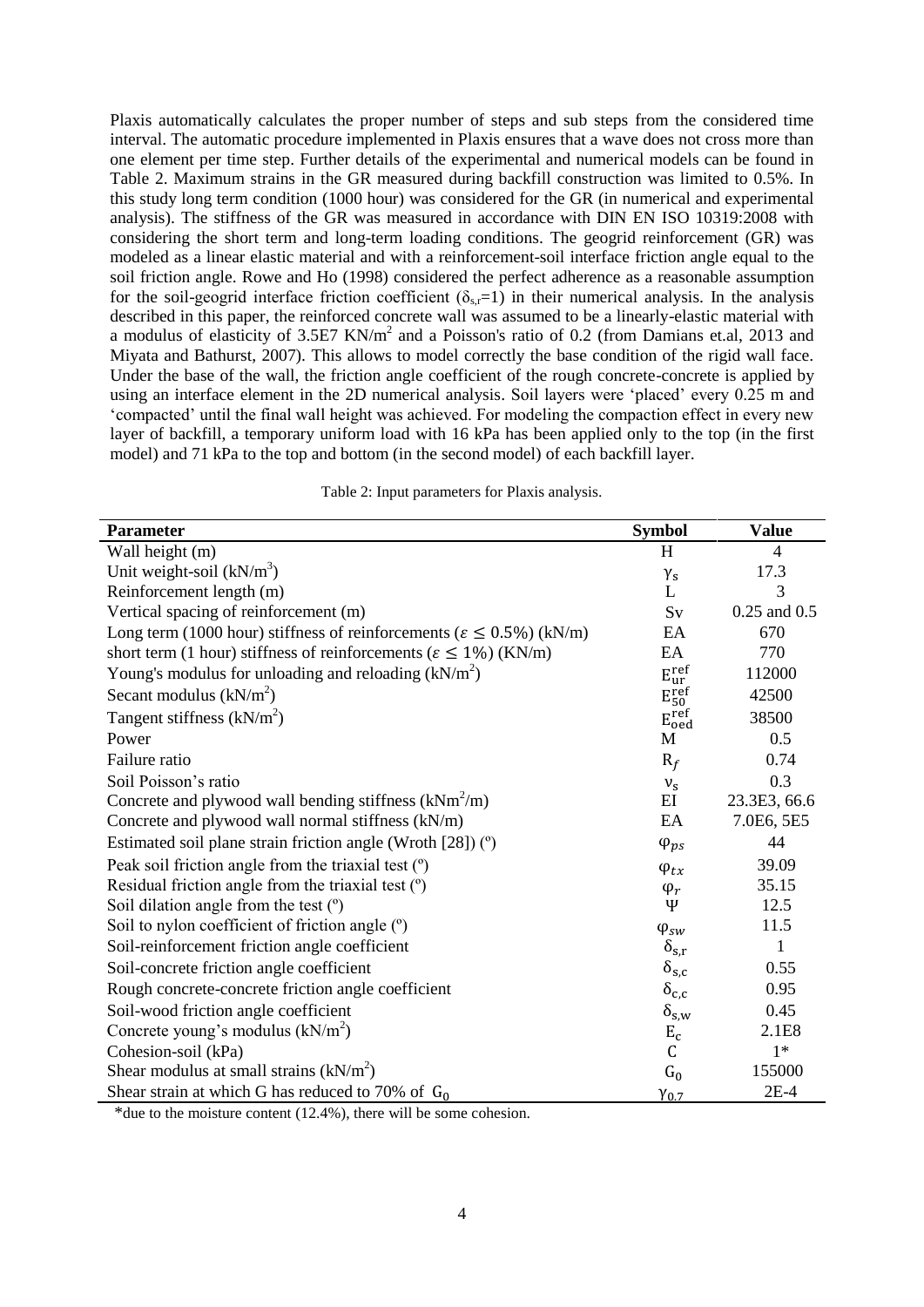#### *2.2 Vertical earth pressure*

[Figure 3a](#page-4-0) and b show the vertical earth pressure distribution in test and numerical analysis, before and after the roller dynamic load. For both the flexible and rigid face, the dimensionless vertical earth pressure coefficient as found in the tests is compared with the Plaxis analysis in these figures. Different dynamic time intervals (one, two, three and five cycles) were considered in the numerical analysis. There is good agreement between tests and numerical analysis in cell pressures located in different positions in these figures. In [Figure 3b](#page-4-1), for the rigid (concrete) face, the vertical stresses were smaller than the geostatic line, while for the flexible (wooden) face, the stresses were higher until the bottom (1.75m) of the wall. In both tests the distribution is not linear with depth, and had a maximum value at a height of 1.75 m. Abu-Hejleh et al. (2001), Caroll and Richardson (1986) and Bathurst et al. (1993) also reported measured pressures that were smaller than the calculated ones.



<span id="page-4-1"></span><span id="page-4-0"></span>Figure 3. Vertical earth pressure distribution before and after roller dynamic load; a) flexible face, b) rigid face.

#### *2.3 Lateral earth pressure coefficient*

[Figure 4](#page-4-2) indicates the normalized values of the horizontal soil stress measured through the cell pressures placed at different positions from the walls after the backfill construction. For normalization, the values were divided by *γh* to obtain the lateral earth pressure coefficient *K*. The horizontal lines in these plots represent the active lateral earth pressure coefficient,  $K_a$ , and the original horizontal stress *K<sup>0</sup>* in the reinforced soil mass after the backfill construction.



<span id="page-4-3"></span><span id="page-4-2"></span>Figure 4. Lateral earth pressure coefficient after backfill construction step in full-scale tests; a) flexible face, b) rigid face.

This normalization shows that for cell pressures located far from the face, the *K* value is lower than the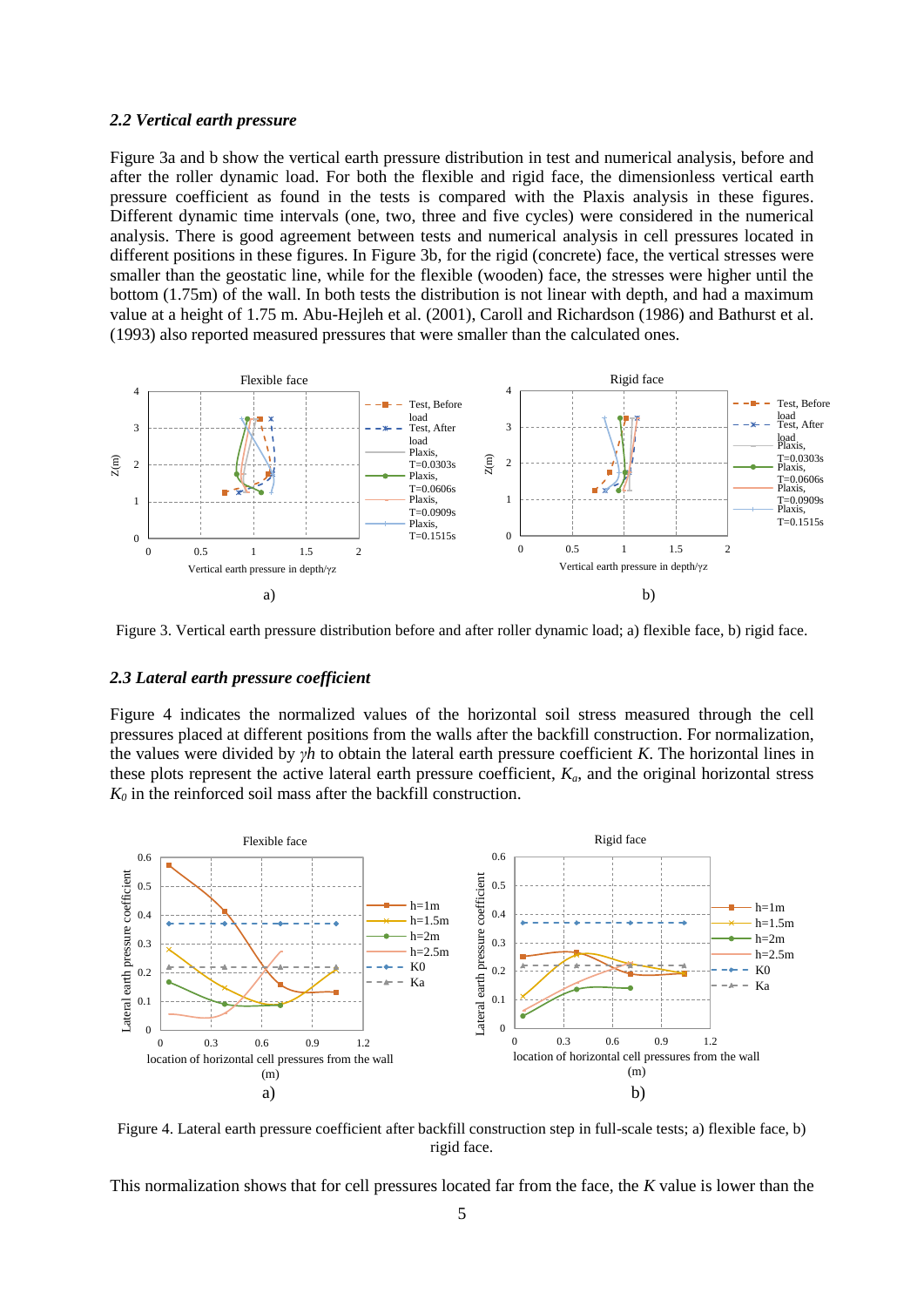$K_a$  (using the Rankine theory) in both the flexible and the rigid face. The lateral earth pressure reduction can occur because the vertical stress close to the wall is less than *γh* due to friction effects with the wall (Coulomb, 1776) or by the friction between the soil and the reinforcement layers in the horizontal direction (Ruiken et al., 2010). For the upper cell pressure and close to the flexible face, the *K* value is more than the  $K_0$  and shows the compaction effect in the upper parts. On the other hand, in the rigid face, the *K* value is close to the  $K_a$  in upper cell pressures. From these figures, the influence of the compaction load on *K* in the upper layers is larger than in the lower layers. This shows that when the compaction load is less than the geostatic stress, the effects of the induced stresses due to compaction decrease (Mirmoradi and Ehrlich, 2014). The influence of compaction is more pronounced in the flexible than the rigid face and this shows that compaction load effects in depth can also change due to the facing panel rigidity. For the flexible face, the *K* value is close to  $K_0$  in the lower layer (h=1.5m). [Figure 5](#page-5-0) shows the results of numerical analysis for the lateral earth pressure coefficient at different depths and with different compaction loads for the backfill construction step. A single loadunload stress cycle with 16 kPa (type 1) and 71 kPa at the top and bottom of each backfill layer (type 2) were used to model the compaction process in these figures. Fro[m Figure 5a](#page-5-0) and b, the influence of the small compaction load (16 kPa) in the upper layers is less than the geostatic stress effect in the lower layers. In these figures, the *K* value is mostly located between the  $K_0$  and  $K_a$ . In [Figure 5c](#page-5-0) and d, the compaction load (71 kPa) has the same influence on the upper and lower layers. For the rigid and flexible face, the *K* value in the soil is mostly located between the  $K_0$  and  $K_a$ .



<span id="page-5-0"></span>Figure 5. Lateral earth pressure coefficient after backfill construction step in numerical analysis; a and b) with single load (16 kPa), c and d) with two equal loads (71kPa).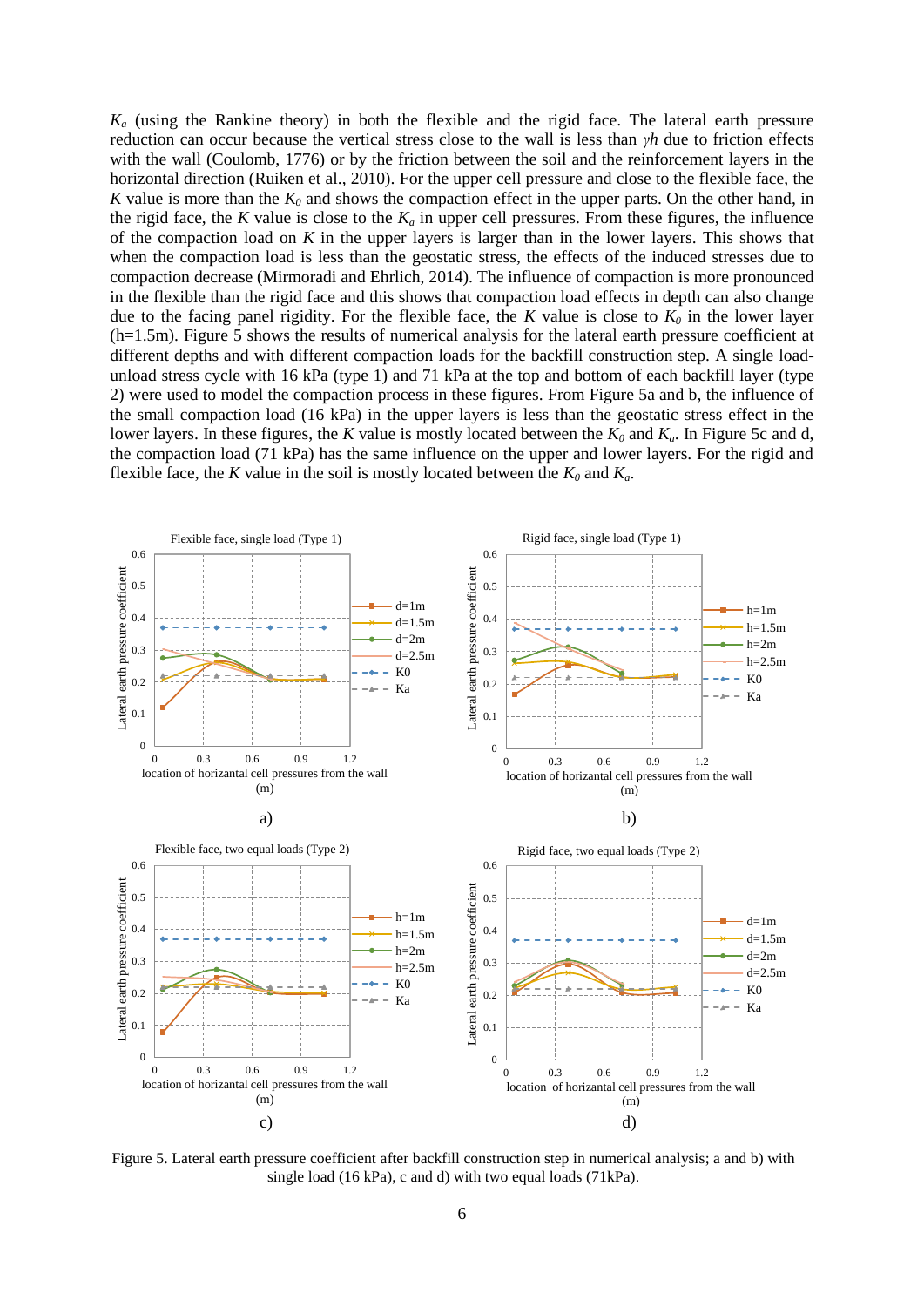By comparing the test results with the numerical analysis in [Figure 4](#page-4-3) and [Figure 5,](#page-5-0) there is reasonable agreement between the second method (71 kPa at the top and bottom of each backfill layer) and test results in rigid face. For the flexible face, there is still a discrepancy between the numerical analysis and the test results especially for points close to the face and upper layers. This discrepancy is larger for the second method than the first method.

[Figure 6](#page-6-0) shows the measured lateral cell pressure coefficients after the dynamic roller compactor load in full-scale tests. In comparison with [Figure 4,](#page-4-3) for the flexible face, two layers of pressure cells (that were in h=1m and 1.5m) have a value more than the  $K_0$  and for the pressure cells close to the face, the *K* value decreased after the roller compaction load. By increasing the distance of the cell pressures from the flexible face in these layers, the  $K$  value increases to almost two times the  $K_0$  value. In deeper cell pressure layers (h=2m and 2.5m), the measured values are under the  $K_a$  line. In the rigid face, for cell pressures in the first layer (h=1m) and close to the face and to the dynamic load, the value is more than the  $K_0$ . For this layer, there is minimum value in the middle. The other cell pressures located near the rigid face in deeper layers, have the value close to the  $K_a$  line that shows the increment in  $K$  value compared to the [Figure 4.](#page-4-3) From these figures, the compaction has more influence in the lateral earth pressure coefficient for the flexible wall than for the rigid wall and the influence is more for the upper parts than the deeper.



<span id="page-6-0"></span>Figure 6. Lateral earth pressure coefficient after dynamic roller compactor load; a) flexible face, b) rigid face.

[Figure 7](#page-7-0) shows results of the numerical analysis for lateral earth pressure coefficient at different depths and under the dynamic roller compactor load (after the backfill construction step). For normalization, the values were divided by *γh.* Different dynamic time intervals (with one, two, three and five cycles) were considered in the numerical analysis for comparison to simulate the dynamic behavior in different cycles. For the dynamic load with T=0.0303s i[n Figure 7a](#page-7-0) and b, the calculated *K* values are close to the  $K_a$  line, apart from the first layer in the rigid face. In this figure, the first layer has a higher value than the other layers for the flexible and rigid face. In [Figure 7c](#page-7-0) and d with T=0.0606s (two cycles), the maximum *K* value decreases by increasing the depth. In the rigid and flexible walls, the first layer (h=1m) has a *K* value bigger than the  $K_0$  and the deeper layers have value less than the  $K_0$ . By increasing the dynamic time interval to  $T=0.0909s$  (three cycles) in [Figure 7e](#page-7-0) and f, the *K* value increases to more than the  $K_0$  value near the dynamic load in the rigid and flexible face. Similar to the test results, there is an optimum *K* value in the first layer for the rigid face and the difference between the *K* value in first layer and deeper layers is less compared to the test results. In [Figure 7g](#page-7-0) and h, the calculated *K* value with T=0.1515s (five cycles) are compared with  $K_0$  and  $K_a$  in flexible and rigid face. For the first layer of cell pressures (h=1m), the calculated *K* value in flexible face is more than the rigid face. By increasing the depth, the *K* value for the rigid face is increasing more than flexible face. In comparison with test results [\(Figure 6\)](#page-6-0), the numerical analysis with this dynamic time interval showed more lateral earth pressure under the dynamic compaction load.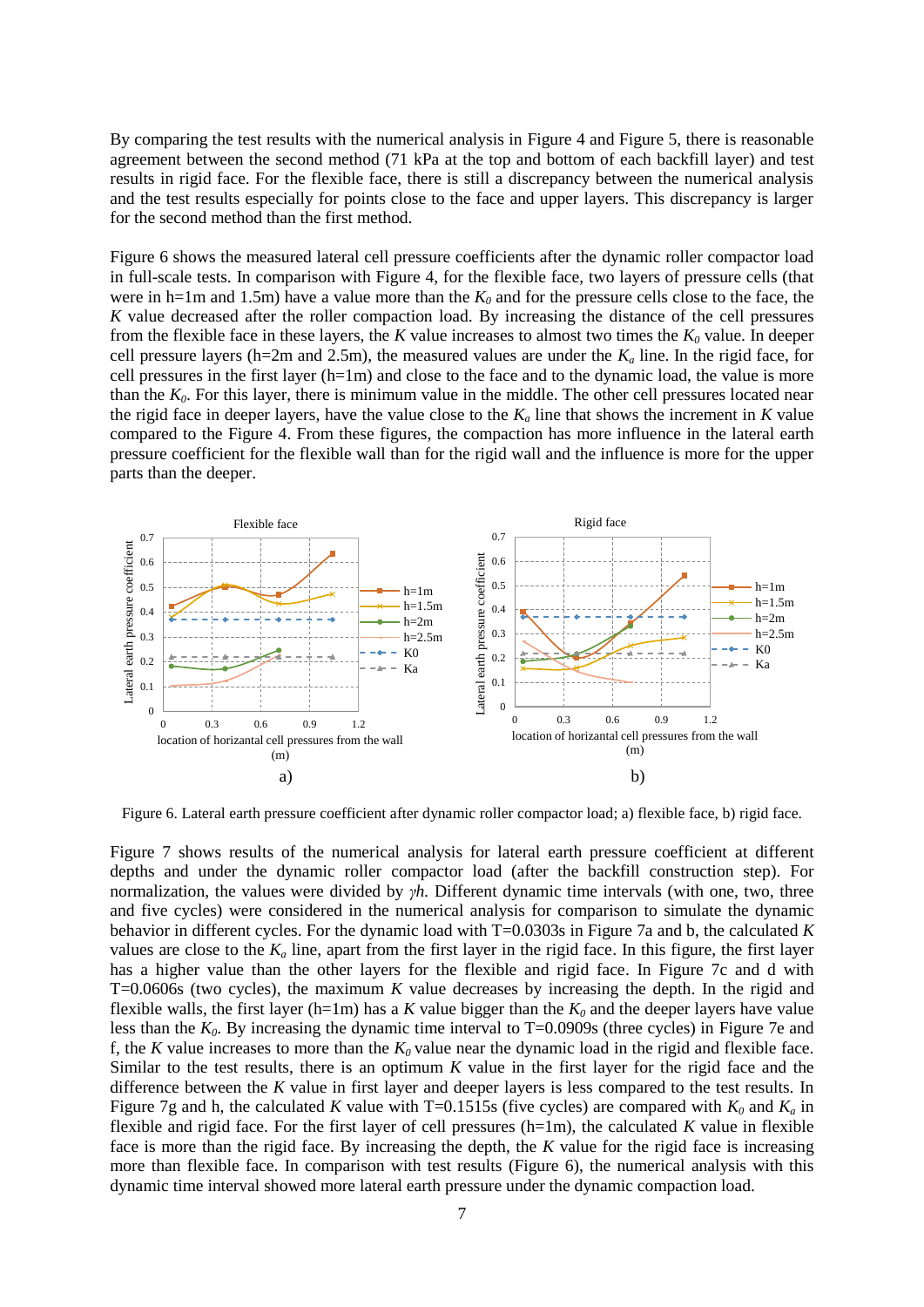

<span id="page-7-0"></span>Figure 7. Lateral earth pressure coefficient after the roller compactor load, flexible face and rigid face; a and b) T=0.0303s, c and d) T=0.0606s, e and f) T=0.0909s, g and h) T=0.1515s.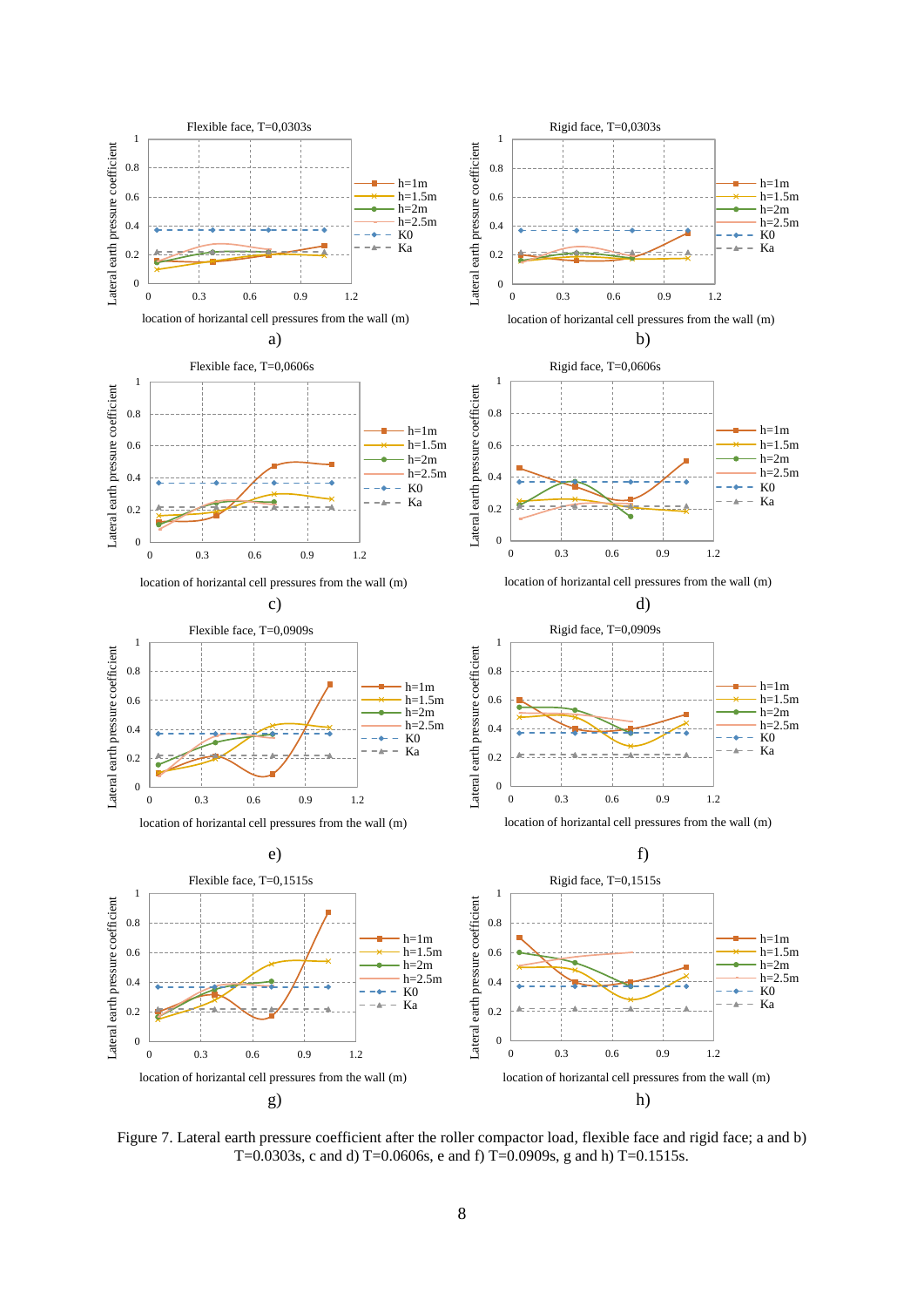# **3. MAXIMUM TENSILE FORCES**

[Figure 8a](#page-8-0) shows the maximum tensile load on reinforcement layers from the measured and 2D numerical analysis after the backfill construction step. The long term (1000 hour) stiffness of the geogrid is used for determining the maximum tensile forces in the reinforcement layers. In this figure, there is a small difference between the numerical analysis, considering the equal loads on top and bottom of each backfill layer and the test results.



c)

<span id="page-8-0"></span>Figure 8. Maximum tensile loads on reinforcement layers in measurement and Plaxis analysis; a) after backfill construction step, b and c) after applying the dynamic roller compactor load.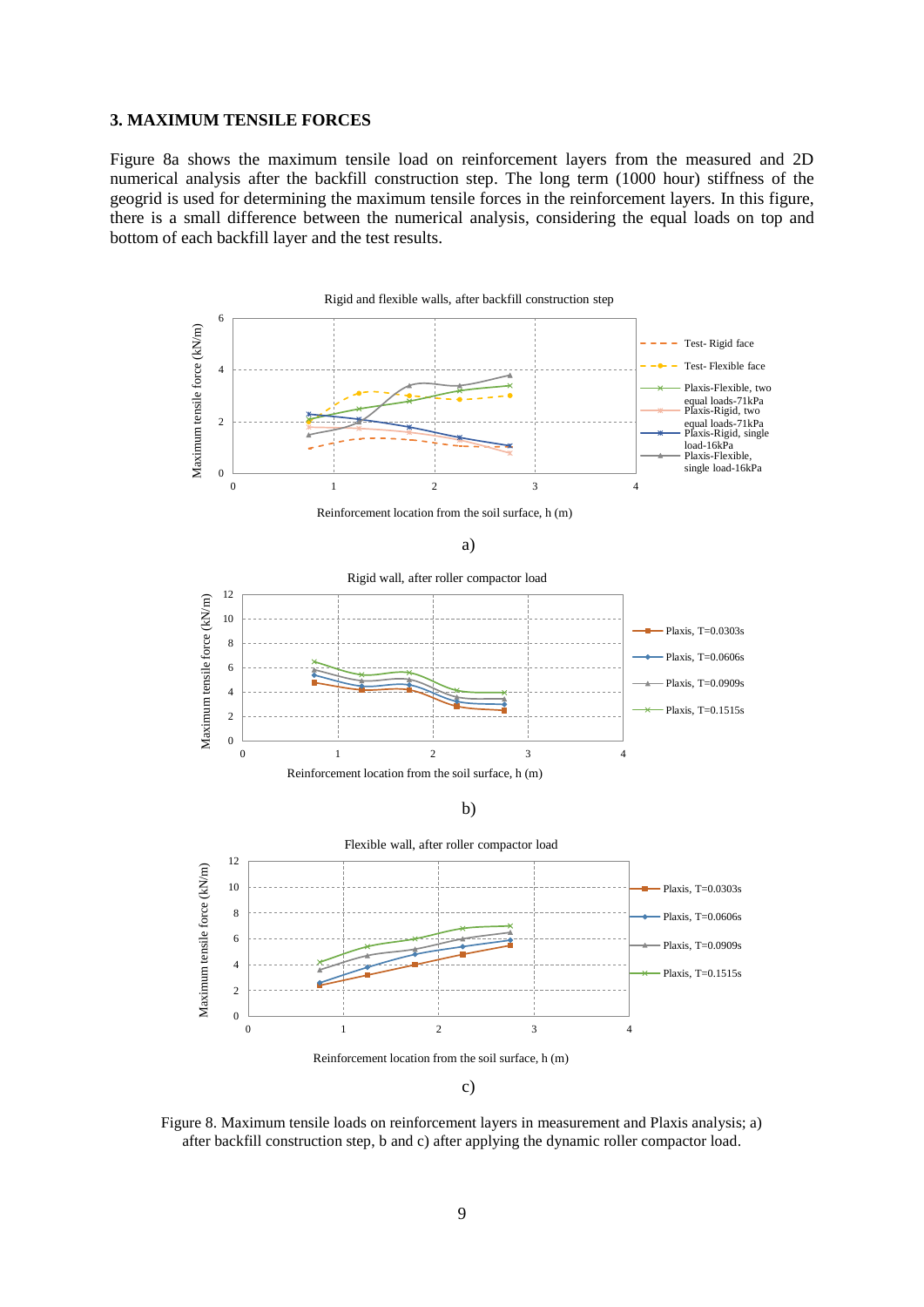The difference between the test results and the numerical analysis in this figure increases with depth for the flexible face and decreases for the rigid face by considering only a distributed load on top of the backfill soil layers. This maximum tensile force in the flexible wall is larger than the rigid face for test and numerical analysis. In [Figure 8b](#page-8-0) and c, the maximum measured tensile loads in the reinforcement layers after applying the roller compactor load are compared in numerical results considering different dynamic time intervals (one, two, three and five cycles) in flexible and rigid walls. From these figures, by increasing the dynamic time interval, the calculated maximum tensile load distribution is increasing in flexible and rigid walls. In flexible wall, the maximum load increases by increasing the depth but for the rigid wall the direction is opposite and the load decreases by the depth.

# **4. CONCLUSIONS**

Results of large scale model tests are presented on geogrid reinforced walls loaded with a large roller compactor. The measurements are compared with the results of the numerical analysis in the vertical and horizontal earth pressures, maximum tensile forces in reinforcement layers after backfill construction step and roller dynamic compactor load. For MSE walls, compaction load influences the lateral earth pressure and consequently maximum tensile force in the reinforcement layers.

The instrumentation used in this study provided valuable measurements of strains in the reinforcements, vertical and lateral earth pressure before and after applying the dynamic roller compactor load. These results illustrate the effect of facing panel properties on the related system behavior. Furthermore, the more rigid concrete facing panel has the maximum tensile force on a higher point on the wall than the flexible wall. This causes a deeper failure zone for the flexible face after applying the dynamic roller compactor load than for the rigid face. It also shows that for the rigid face compared to the flexible face, upper layers have more influence on the stability and wall deflection.

By increasing the flexural rigidity of the facing panel, the reinforcement strains decrease in the numerical simulation, as was also found in the measurements.

There is good agreement between the numerical analysis and experimental results for the maximum tensile loads for both the rigid and the flexible wall by considering two equal distributed loads in top and bottom of each soil layer in backfill construction step.

#### **5. ACKNOWLEDGMENTS**

The authors appreciate the help of the Iranian Ministry of Science*,* Research and Technology for financial support and the NAUE Company for supplying the measurements.

### **6. REFERENCES**

Abu-Hejleh N, Zornberg J, Wang T, McMullen M, Outcalt W (2001). Performance of Geosynthetic-Reinforced Walls Supporting the Founders/Meadows Bridge and Approaching Roadway Structures, Report 2: Assessment of the Performance and Design of the Front GRS Walls and Recommendations for Future GRS Abutments, Report No. CDOT-DTD-R-2001-12, *Colorado Department of Transportation, Colorado, USA*, 143 p.

Anderegg R, Kaufmann K (2004). Intelligent compaction with vibratory rollers. *Transportation Research Record. 1868, Transportation Research Board, Washington, D.C*, 124–134.

Bathurst RJ, Simac MR, Cristopher BR, Bonczkiewicz C (1993). Database of Results from a Geosynthetic Reinforced Modular Block Soil Retaining Wall, *Proceedings of Soil Reinforcement: Full Scaie Experiments of the 1980ts, ISSMFElENPC, Paris, France, November 1993*, pp. 341-365.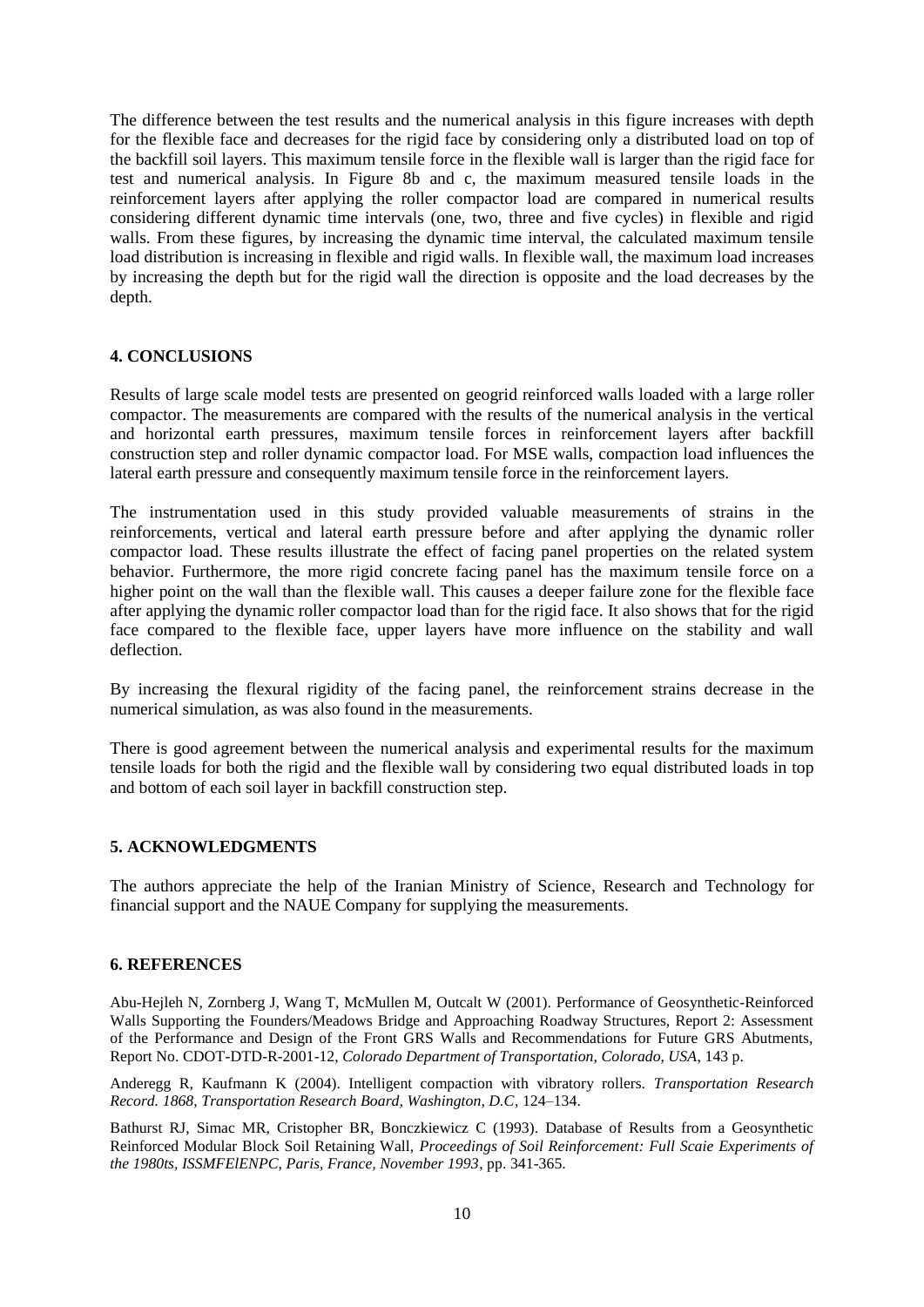Bathurst RJ, Nernheim A, Walters DL, Allen TM, Burgess P, Saunders DD (2009). Influence of reinforcement stiffness and compaction on the performance of four geosynthetic reinforced soil walls. *Geosynth. Int.* 16 (1), 43e59.

Bell FG (1993). Engineering Treatment of Soils. *E&FN Spon, London*.

Brinkgreve RBJ, Vermeer PA (2002). Plaxis: Finite Element Code for Soil and Rock Analyses, *version 8," Balkema*.

Caroll RG, Richardson GN (1986). Geosynthetic reinforced retaining walls. *Proceedings of the Third International Conference on Geotextiles*, Vienna, Austria.

Coulomb CA (1776). Essai sur une application des regles de maximis et minimis a quelqes problemas de stratique relatifs a l'architecture. Memoires de mathematique et de physique. Presentes a l'Academie Royale des Sciences, Paris 7, pp. 343-382.

Damians IP, Bathurst RJ, Josa A, Lloret A, Albuquerque PJR (2013). Vertical facing loads in steel reinforced soil walls. *J Geotech Geoenviron Eng (ASCE)*; 139(9):1419–32.

DIN, Geotextiles-Wide width tensile test (DIN EN ISO 10319:2008). Deutsches Institut für Normung e.V.

Ehrlich M, Mitchell JK (1995). Working stress design method for reinforced soil walls. Closure. *J. Geotech. Eng. ASCE* 121 (11), 820e821.

Ehrlich M, Mirmoradi SH (2013). Evaluation of the effects of facing stiffness and toe resistance on the behavior of GRS walls, *Geotext. Geomembr*, 40, 28-36.

Gotteland Ph, Gourc JP, Jommi C, Nova R (1996). Finite difference analysis of geotextile reinforced earth walls. *In Proceedings of EuroGeo 1*, the 1st European Geosynthetics Conference, Maastricht, the Netherlands. pp. 503– 510.

Hatami K, Bathurst RJ (2005). Development and verification of a numerical model for the analysis of geosynthetic reinforced soil segmental walls under working stress conditions. *Canadian Geotechnical Journal.,* 42(4): 1066-1085.

Hatami K, Bathurst RJ (2006). Numerical model for reinforced soil segmental walls under surcharge loading. *ASCE Journal of Geotechnical and Geoenvironmental Engineering,* 132(6): 673-684.

Huang B, Bathurst RJ, Hatami K (2009). Numerical study of reinforced soil segmental walls using three different constitutive soil models. *ASCE Journal of Geotechnical and Geoenvironmental Engineering,* 135(10): 1486-1498.

Kröber W, Floss R, Wallrath W (2001). Dynamic soil stiffness as quality criterion for soil compaction. *Geotechnics for roads, rail tracks, and earth structures*, Balkema, Lisse.

Kuhlemeyer R, Lysmer J (1973). Finite Element Method Accuracy for Wave Propagation Problems. *Journal of the Soil Dynamics Division*, 99, 421-427.

Mirmoradi SH, Ehrlich M (2014). Modeling of the compaction-induced stresses in numerical analyses of GRS walls. *International Journal of Computational Methods* (IJCM), Special Issue on Computational Geomechanics.

Mirmoradi SH, Ehrlich M (2015). Modeling of the compaction-induced stress on reinforced soil walls. *J. Geotext. Geomembr*, 43 (1), pp. 82–88.

Miyata Y, Bathurst RJ (2007). Evaluation of K-Stiffness method for vertical geosynthetic 480 reinforced granular soil walls in Japan. *Soils and Foundations,* 47, No. 2, 319–335.

Mooney MA, Rinehart RR (2007). Field Monitoring of Roller Vibration during Compaction of Subgrade Soil.

*J. Geotech. & Geoenviron. Engineering, ASCE*, 133(2), 257-265.

Riccio M, Ehrlich M, Dias D (2014). Field monitoring and analyses of the response of a block-faced geogrid wall using fine-grained tropical soils. *Geotext. Geomembr*. 42 (2), 127e138.

Rowe RK, Ho SK (1998). Horizontal deformation in reinforced soil walls. *Canadian Geotechnical Journal.*, Vol. 35, No. 2, pp. 312-327.

Ruiken A, Ziegler M, Vollmert L, Duzic I (2010). Recent findings about the confining effects of geogrids from large scale laboratory testing. 9th International Conference on Geosynthetics, Brazil.